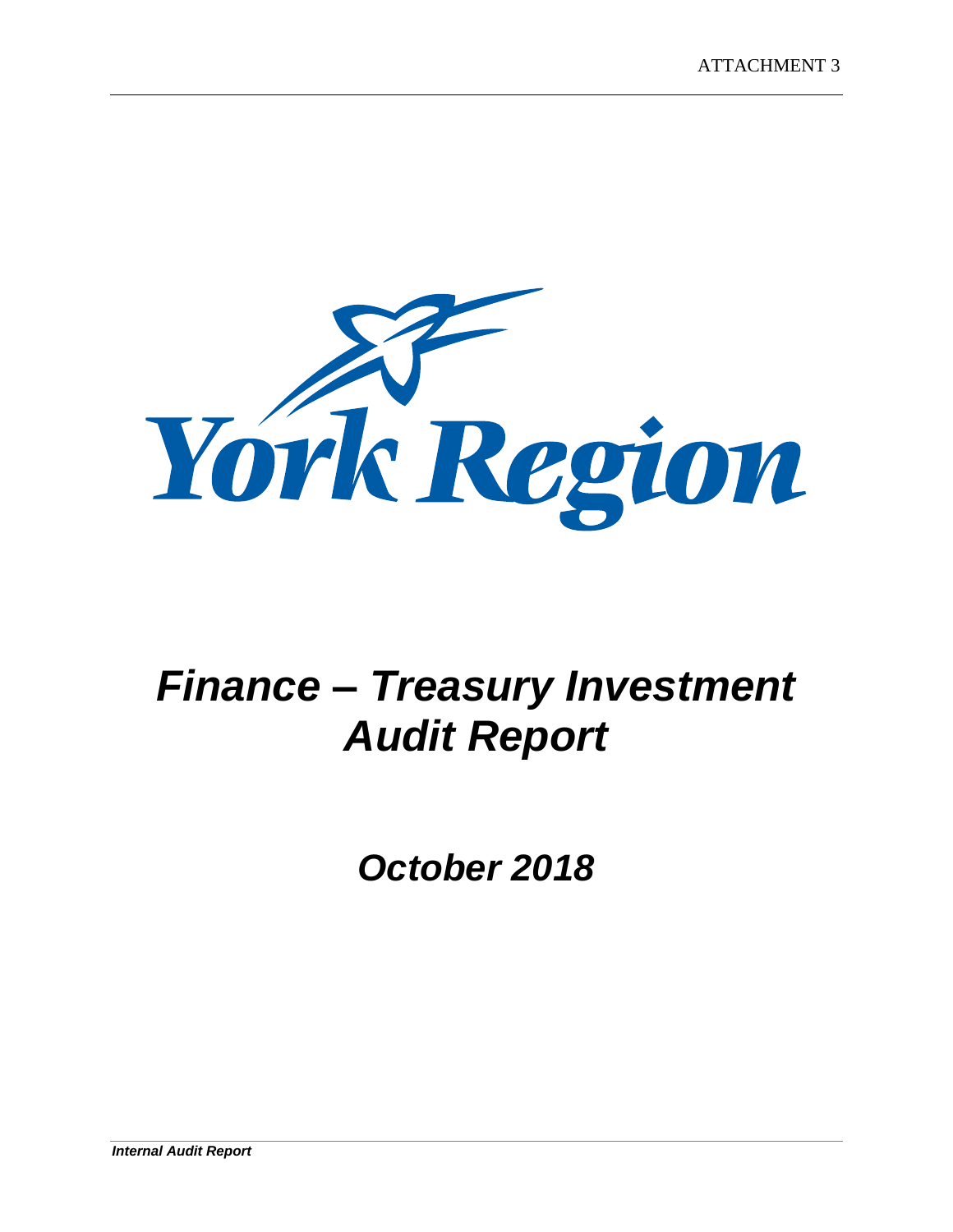# **TABLE OF CONTENTS**

| <b>Section</b> |                          | Page No. |  |
|----------------|--------------------------|----------|--|
| 1.0            |                          |          |  |
| 2.0            |                          |          |  |
| 3.0            |                          |          |  |
| 4.0            |                          |          |  |
|                | 4.1<br>4.2<br>4.3<br>4.4 |          |  |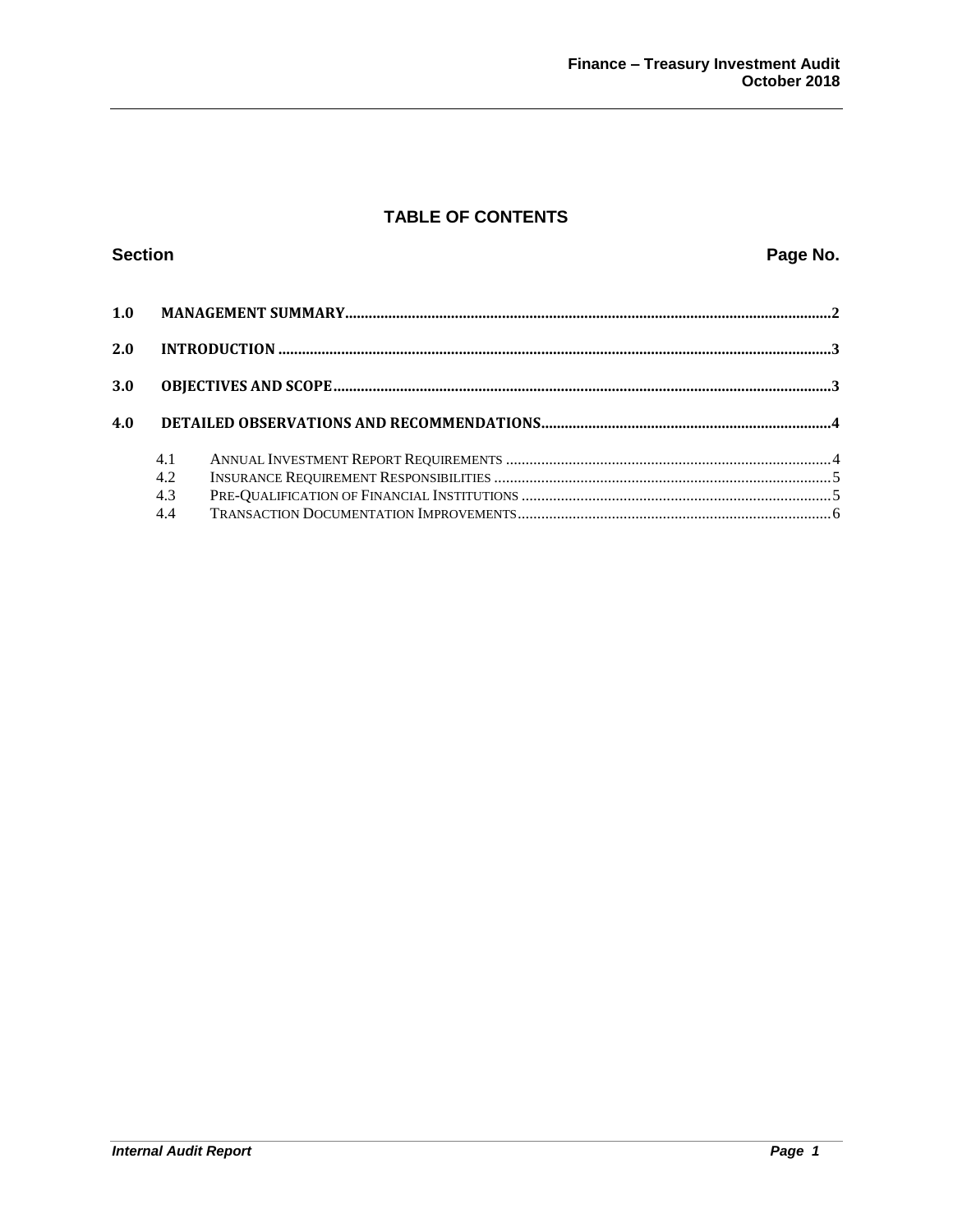# **1.0 Management Summary**

Audit Services has completed an audit of the investment function administered through the Treasury Office.

The audit was conducted in accordance with the *Institute of Internal Auditors International Standards for the Professional Practice of Internal Auditing.*

The scope of the audit included a review of the Investment Policy and Ontario Regulation 438/97. Additionally, we performed detailed testing on a selected sample of transactions to ensure that they are performed and recorded in compliance with applicable policies and statutory requirements.

Testing was conducted at a sufficient level of detail to allow us to evaluate compliance of investment activities with the Council Approved Investment Policy and Ontario Regulation 438/97.

Overall, the results of our detailed testing indicate that the processes for investment transactions operate in a manner that is in compliance with the Investment Policy and Ontario Regulation 438/97.

Opportunities for internal control improvements were noted and discussed with appropriate management. Other improvements relate to the reporting requirements for the Annual Investment report, updating the Investment Policy insurance requirements, the pre-qualification of financial institutions process and document maintenance.

It should also be noted that there were key processes identified during the audit where controls were strong and working as designed. These areas include; determining portfolio structure and limits, ensuring investment transactions are made within the established limits, and allocating investing returns.

Should the reader have any questions or require a more detailed understanding of the risk assessment and sampling decisions made during this audit, please contact the Director, Audit Services.

Audit Services would like to thank Treasury Office staff for their co-operation and assistance provided during the audit.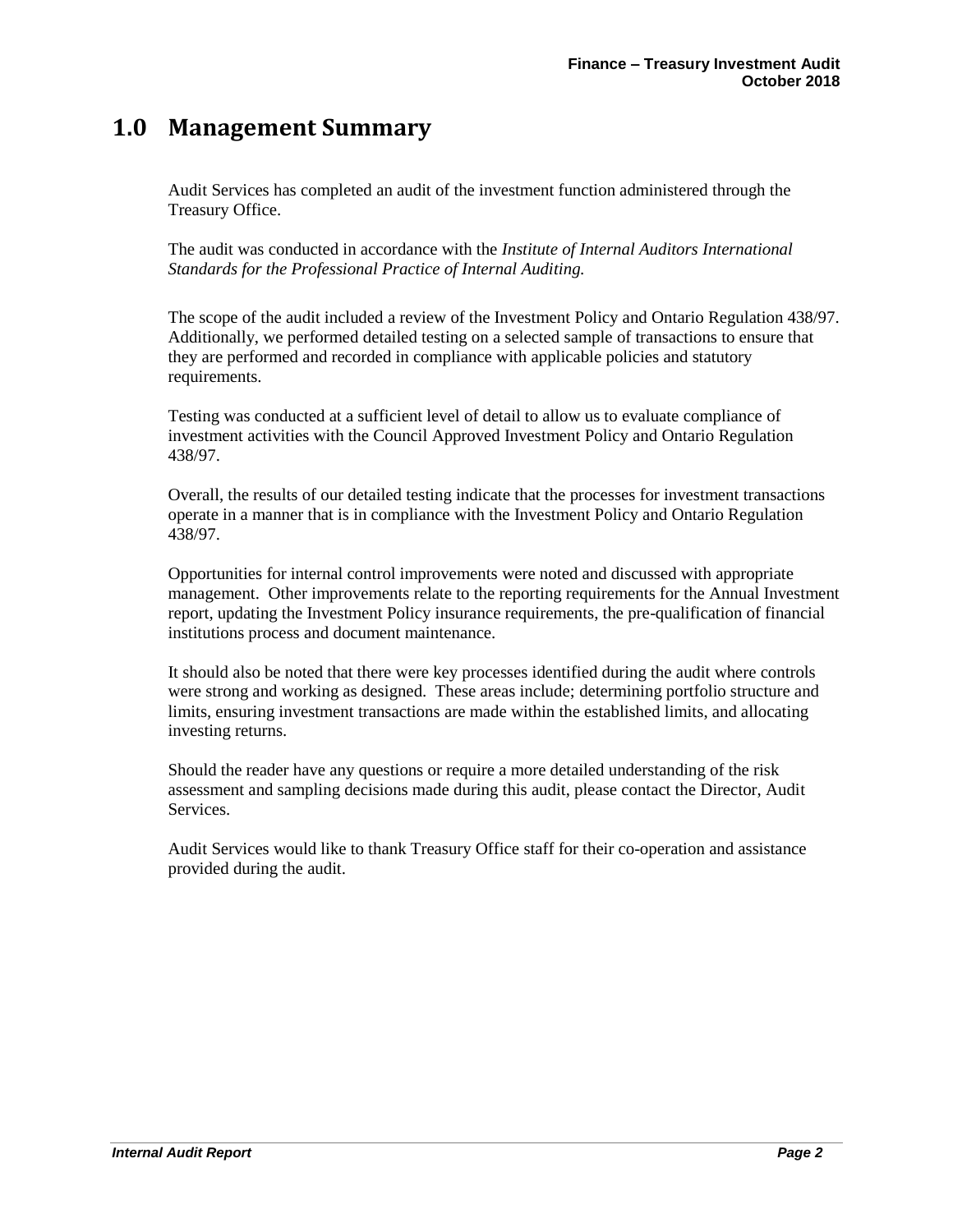# **2.0 Introduction**

As part of our Council Approved Audit Plan for 2018, the Audit Services Branch performed a Treasury - Investment Audit. The Audit Plan, approved by the Audit Committee, is developed by the Audit Services Department using a Risk Assessment Methodology that helps to define the different risks associated with the various processes at the Region. It is one tool that Audit Services uses in assessing where best to allocate audit resources.

The Treasury Office efficiently manages and preserves the financial assets of the Region. This is reflected in the Investment Policy, which governs the Treasury function and limits the Region to a relatively risk averse strategy.

The activities performed within the Treasury Function include determining current and future capital requirements across the Region and maintaining a portfolio structured to meet short, medium, and long-term capital requirements.

Audit Services reviewed the investment processes by assessing compliance to the Investment Policy and Ontario Regulation 438/97. Additionally, we performed detailed testing of documents and records.

# **3.0 Objectives and Scope**

The main objectives of this engagement were to:

 Review compliance of investment activities with the Council Approved Investment Policy and Ontario Regulation 438/97.

The audit objectives were accomplished through:

- 1. A review of the Investment Policy and Ontario Regulation 438/97.
- 2. A review of selected transactions to ensure that they are performed and recorded in compliance with applicable policies and statutory requirements.
- 3. Interviews with appropriate personnel.
- 4. Review of other related documentation as required.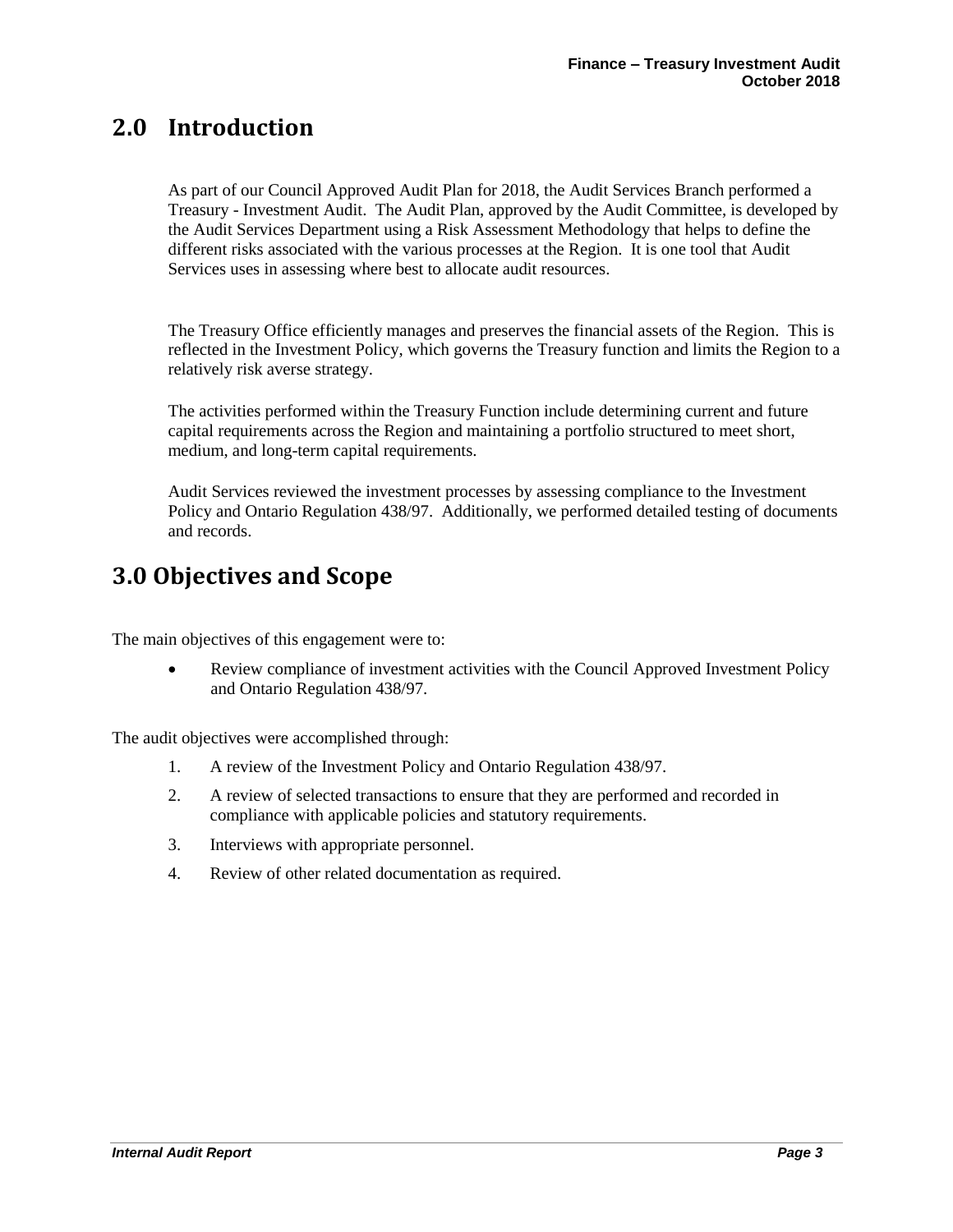# **4.0 Detailed Observations and Recommendations**

# **4.1 Annual Investment Report Requirements**

## **Observation**

The Investment Policy states that the report should include an estimated ratio of the total longterm and short-term securities compared to the total investments and description of the change, if any, in what estimated proportion since the previous year's report.

Our review of the Annual Investment Report noted that no ratio for the previous year was reported, and therefore, there was no reporting of the year-over-year change and any description of the changes.

The Investment Policy also requires a statement by the Commissioner of Finance and Treasurer as to whether or not, in their opinion, all investments were made in accordance with the investment policies and goals adopted by the Corporation.

Our review noted that the report does not specifically address this requirement; the only statement in the Report is that "General Fund investments adhere to the approved Investment Policy".

#### **Recommendation**

Management should review the value of the Investment Policy requirement to include estimated ratios. If deemed appropriate, management should ensure that the Annual Investment Report includes an estimated ratio of the total long-term and short-term securities compared to the total investments, and the description of any year-over-year changes.

If management determines that the requirement to include estimated ratios in the Annual Investment Report is no longer necessary, the Investment Policy should be updated to reflect that decision.

Management should also ensure that the Report includes a statement by the Commissioner of Finance and Treasurer as to whether or not all investments were made in accordance with the investment policies and goals adopted by the Corporation, as required by the Investment Policy.

## **Management Response**

Agreed. The 2018 Annual Investment Report now includes a schedule that estimates the ratio of long-term and short-term securities held during the year and the year-over-year change to these ratios. Additionally, while the report is from the Commissioner of Finance, it now explicitly states "it is the opinion of the Commissioner of Finance that all investments were made in accordance with the investment policy and goals approved by Council and the Sinking Fund Committee."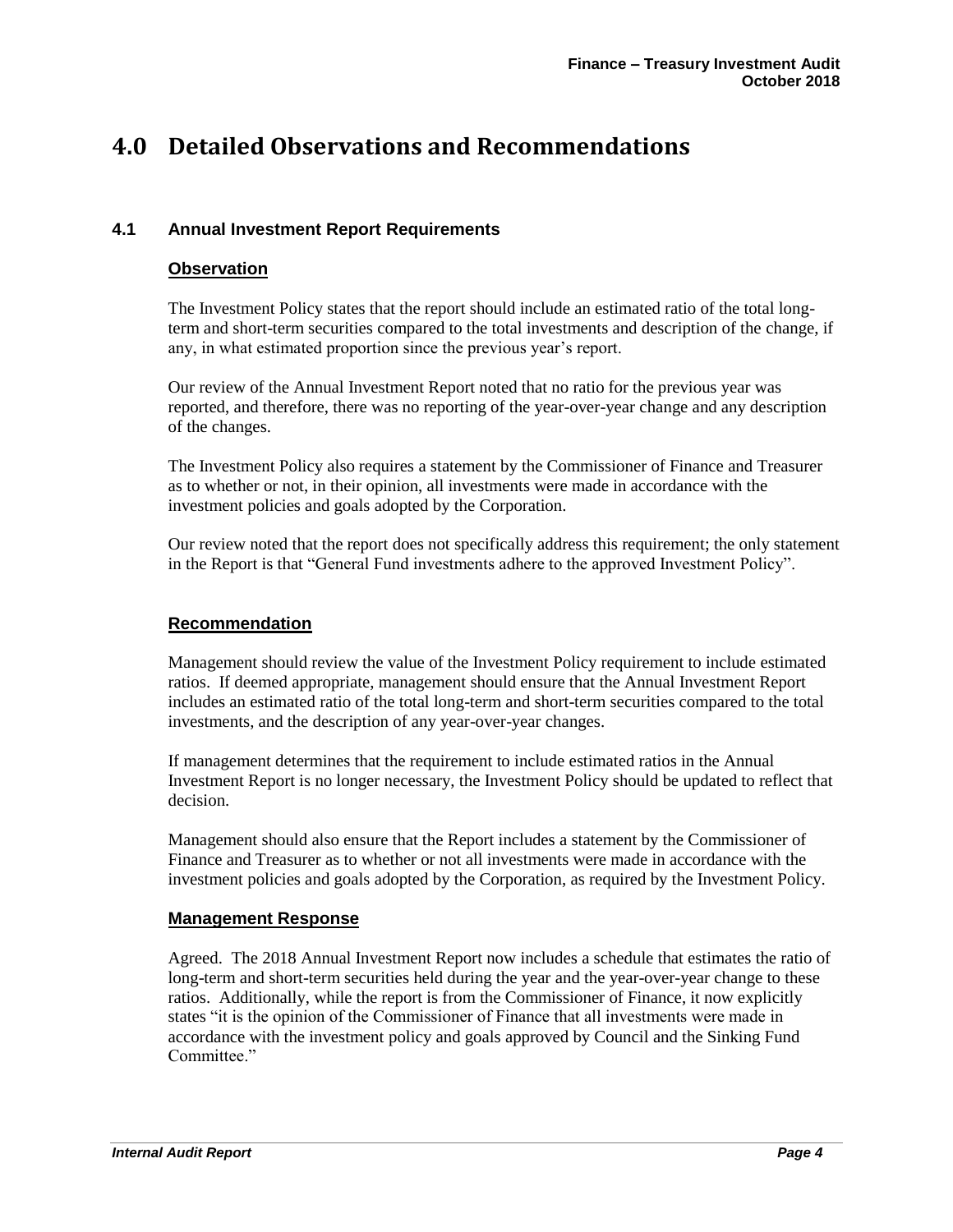## **4.2 Insurance Requirement Responsibilities**

#### **Observation**

The Investment Policy requires that the Commissioner and Treasurer and/or the Director, Treasury Office obtains adequate insurance coverage to guard against any losses that may occur due to misappropriation, theft, or other unscrupulous acts of fraud with respect to the Corporation's financial assets.

During our audit, we confirmed that the policy was written at a time in which the Director, Treasury was responsible for obtaining insurance coverage. Through re-organization, the insurance requirements are now the responsibility of the Controllership Office.

It should be noted that during our review we confirmed that the Region has obtained adequate insurance coverage.

#### **Recommendation**

Management should update the Investment Policy to identify and clearly state the responsibilities of obtaining adequate insurance coverage based on the current organizational structure.

#### **Management Response**

Agreed. The Investment Policy will be amended to reflect the appropriate personnel responsible for obtaining adequate insurance coverage as set out in the current organizational structure. The next update to the Investment Policy is scheduled for the second quarter of 2020.

# **4.3 Pre-Qualification of Financial Institutions**

#### **Observation**

The Investment Policy states that "Staff shall endeavor to mitigate credit and interest rate risk as follows: Pre-qualifying the financial institutions, brokers/dealers, intermediaries, and advisors with which the Corporation does business".

Our audit noted that in practice, the Region does not perform a pre-qualification process for dealers, but rather conducts investment transactions through the use of Investment Industry Regulatory Organization of Canada (IIROC) approved dealers.

IIROC defines their role as writing the rules that set out and enforces high regulatory and investment industry standards. They screen all investment advisors employed by IIROC-regulated firms to ensure they are of good character, are properly trained, and have successfully completed all the required educational courses, background checks and programs.

The Investment Policy as currently written does not mention any requirement to use only IIROC pre-qualified dealers for investment transactions.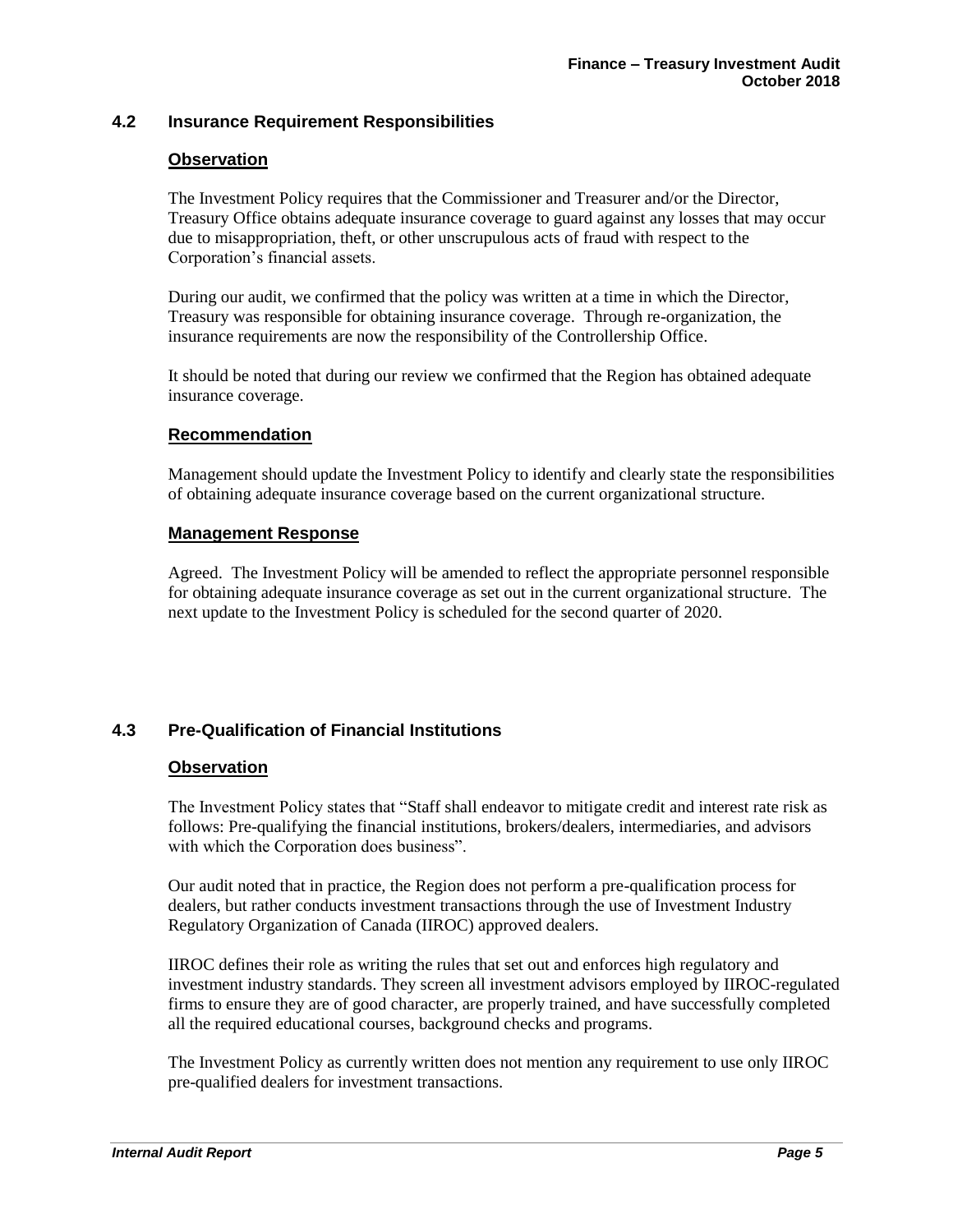# **Recommendation**

Management should update the Investment Policy to reflect the requirement to use only IIROC (or equivalent) approved dealers to perform investment transactions, or perform a prequalification process of financial institutions.

#### **Management Response**

Agreed. As part of the next update to the Investment Policy, scheduled for the second quarter of 2020, this section will be amended to state that dealers may be prequalified through their membership in good standing with IIROC (or equivalent) or through another defined prequalification methodology.

# **4.4 Transaction Documentation Improvements**

#### **Observation**

We selected a random sample of 25 investment transactions occurring between July 2017 and July 2018 to ensure they were performed in accordance with the Investment Policy. Although we determined that investment transactions are performed in accordance with the Investment Policy, we noted two opportunities for improvement:

- 1. On the investment trade ticket, the trader name is written underneath their signature line. For the approver line, there is no name written underneath the signature to easily identify the approver.
- 2. For 2 transactions, the bank confirmation was not attached to the filed investment trade ticket.

## **Recommendation**

Management should require the written name of the approver underneath the signature, making it easy to identify the individual who approved the transaction.

Management should ensure that all bank confirmations are attached to the associated transaction when maintaining documentation.

#### **Management Response**

Agreed. Trade tickets are currently generated by the Investment Management System and include the printed name of the trader on it. However, as several individuals are permitted to review and approve the transaction (eg. Manager, Director, Commissioner) their names are not pre-printed on the transaction ticket. Management will now ensure that the written or stamped name of the approver is readily identified under his/her signature.

Management will ensure all bank confirmations are attached to the associate transaction and will confirm by way of a monthly sign-off (to be include with the pertinent trade journal) by the Manager of Investments and Cash Management.